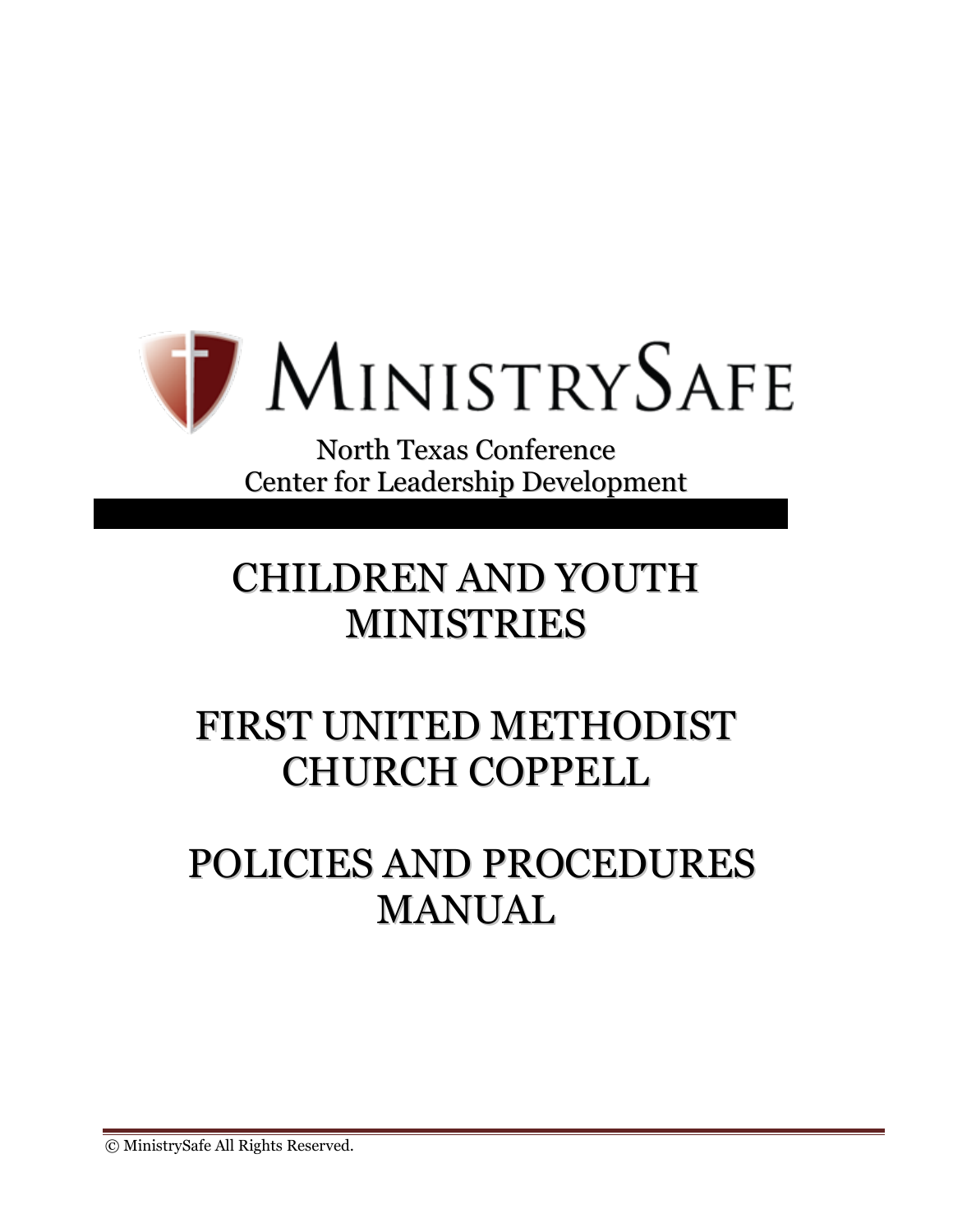Dear Children's and Youth Ministry Volunteer or Staff Member,

In the North Texas Conference, we take our responsibility to care for children, youth and vulnerable person very seriously. These guidelines are intended to facilitate a safe and nurturing environment in which children, youth and vulnerable persons can grow in relationship with Jesus Christ.

The pages of this handbook provide a general overview of procedures and guidelines for volunteers and staff members. The following policy and procedures are not based on a lack of trust in workers, but are intended to protect our preschoolers, children, youth, vulnerable persons, workers, employees, volunteers and the entire church body.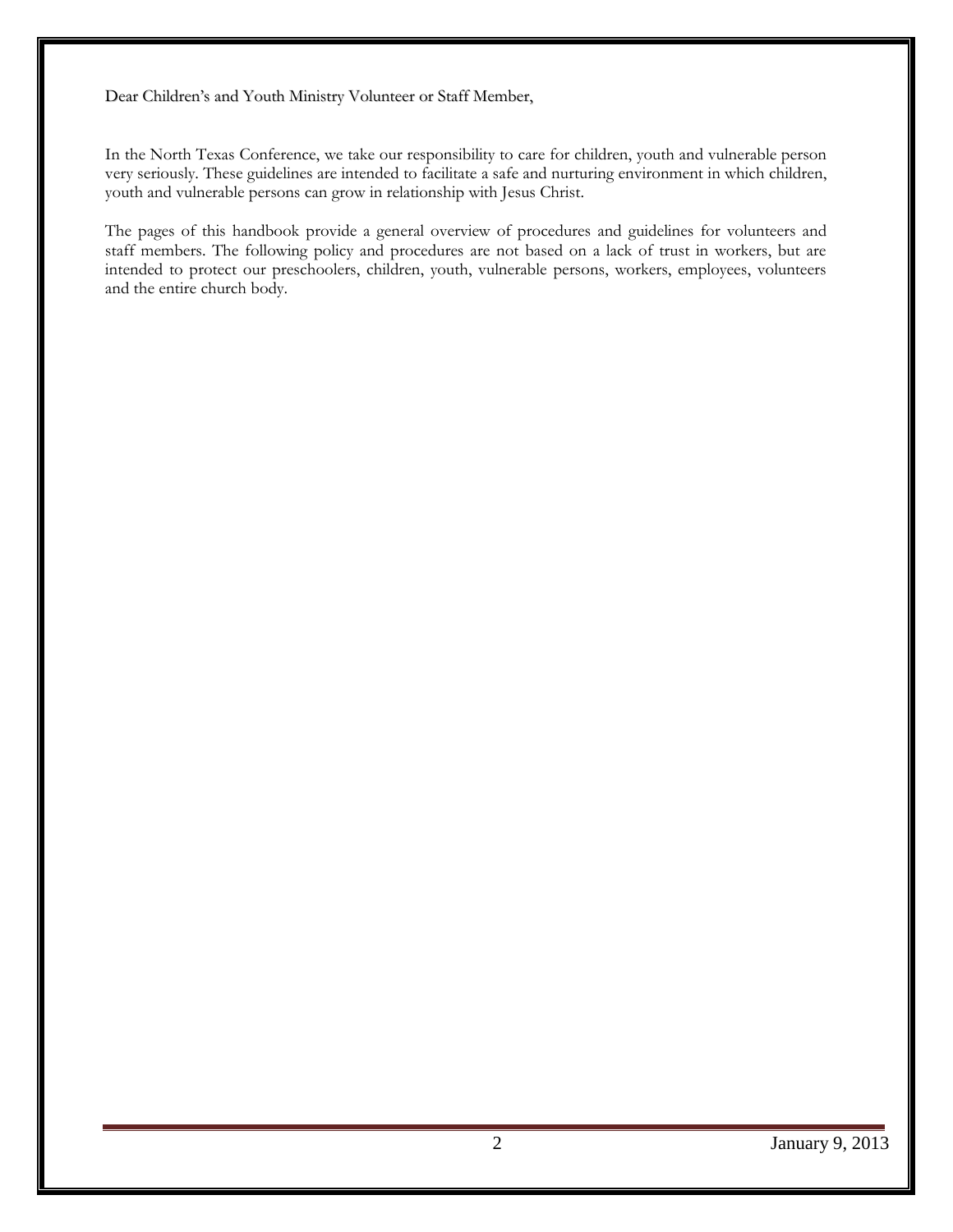# First United Methodist Church Coppell<br>Policies & Procedures for Children and Youth Ministries

Contents: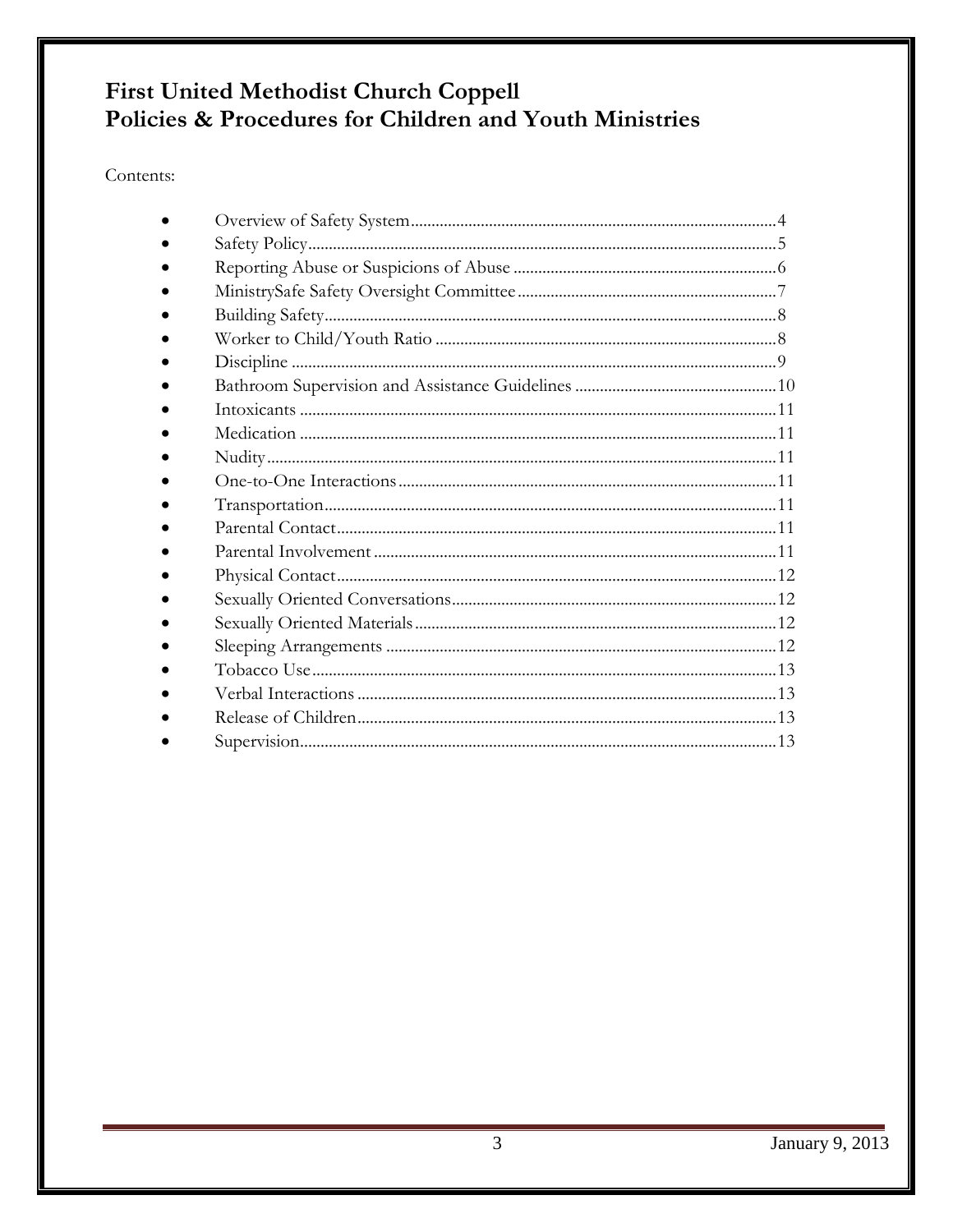## **Overview of the MinistrySafe Safety System**

Because we love children, youth and vulnerable persons and desire to protect them, all staff members and volunteers working with children or youth (and other vulnerable populations) are required to complete **4 SAFETY STEPS** before ministry work or volunteer placements begin.

#### **STEP ONE: Sexual Abuse Awareness Training**

It is required that all staff members and volunteers avoid abusive behavior of any kind. Staff members and volunteers are required to report any policy violations to the **MinistrySafe Oversight Committee-Reporting Process**. The Reporting Process is included in this document as Appendix I.

Staff members and volunteers should have a basic understanding of the characteristics of sexual abusers and their behaviors in 'grooming' a child for sexual abuse. Grooming is the process used by an abuser to select a child/youth, win the child/youth's trust (and the trust of the child/youth's parent or 'gatekeeper'), manipulate the child/youth into sexual activity and keep the child/youth from disclosing the abuse.

To equip staff members and volunteers with information necessary to recognize abuser characteristics and grooming behavior, All staff members and volunteers are required to complete MinistrySafe sexual abuse awareness training (online at [www.MinistrySafe.com\)](http://www.ministrysafe.com/). This training will be renewed every two years.

#### **STEP TWO: Screening Process**

Staff members and volunteers are required to complete the FUMC Screening Process, which requires a staff member or volunteer to:

- -complete an Employment Application (employees only)
- -complete the Safety Application (employees and volunteers)
- -complete a face-to-face interview (employees and volunteers)-provide references to be checked (employees and volunteers)

\*A volunteer must attend for six months (or document a history of volunteering for 6 months) before being eligible to serve in positions providing access to children, students or vulnerable populations.

#### **STEP THREE: Policies & Procedures**

Staff members and volunteers are required to review the policies contained in this manual and sign the last page indicating that he or she has read and understood the material, and agrees to comply with policy requirements.

#### **STEP FOUR: Criminal Background Check**

All staff members and volunteers working or volunteering in children's or youth activities or programming are required to undergo a criminal background check. Each church is free to select their own background check company. *The official background check vendor for the North Texas Conference is Trak-1 [\(www.new.trak-1.com](http://www.new.trak-1.com/)*)

Persons having a criminal history of any of the following types of offenses shall not be allowed to serve in any ministry with children and youth:

- Child abuse, whether physical, emotional, sexual, or neglectful
- Violent offenses, including murder, rape, assault, domestic violence, etc.
- Persons having a Criminal History of DUI or DWI conviction within the five (5) years immediately prior to application shall not be allowed to act as a driver.
- Persons having a Criminal History of a drug related conviction within the five (5) years immediately prior to application shall not be allowed to participate in the event.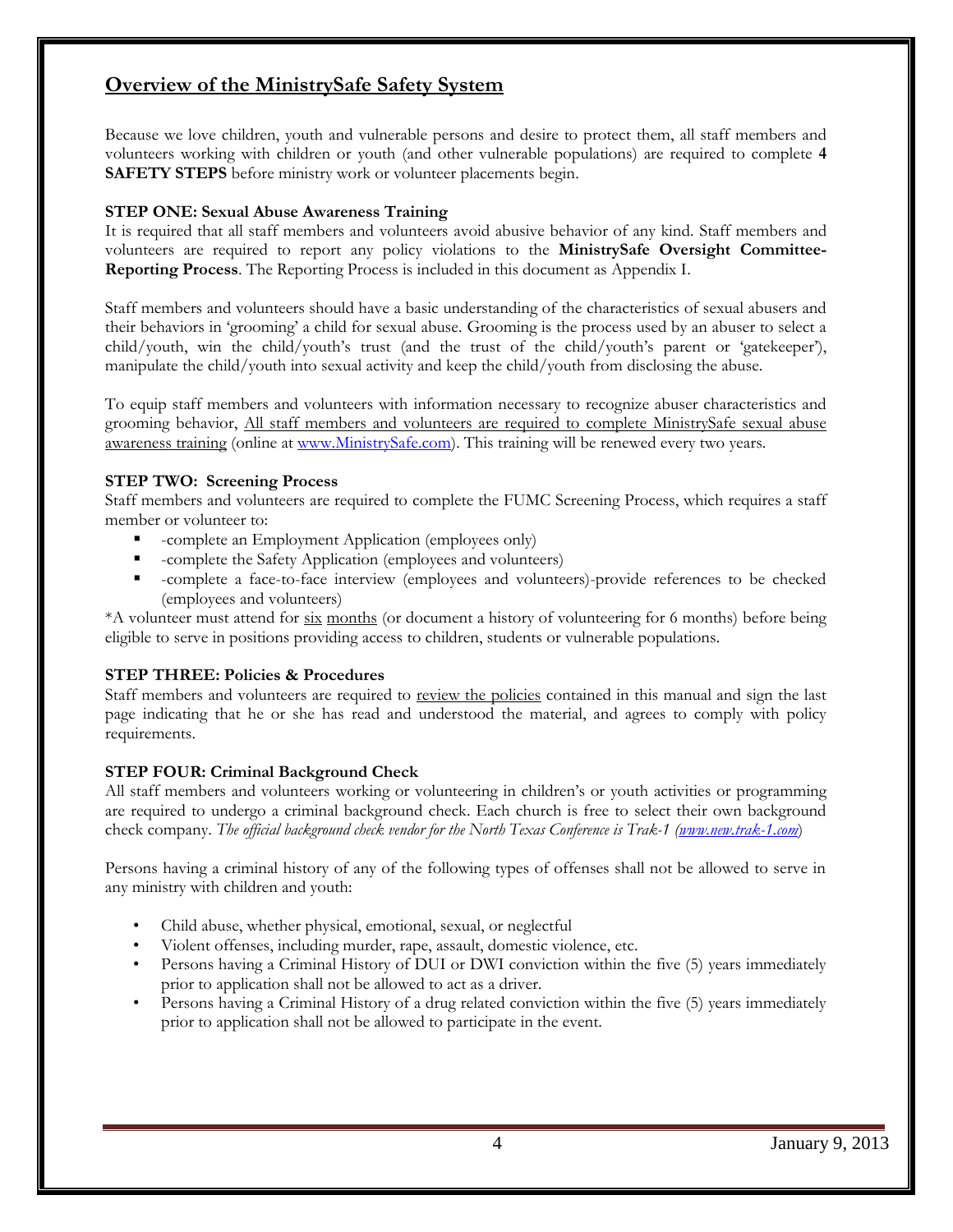### **Child and Youth Safety Policy**

#### **ABUSE TOLERANCE**

There is a **zero tolerance for abuse** in ministry programs and ministry activities. It is the responsibility of every staff and volunteer to act in the best interest of all children, youth and vulnerable persons in every program.

In the event that staff or volunteers observe any inappropriate behaviors (i.e. policy violations, neglectful supervision, poor role-modeling, etc.) or suspected abuse (physical, emotional, or sexual) it is their responsibility to immediately report their observations to MinistrySafe Oversight Committee-Reporting Process.

#### **REPORTING SUSPICIOUS OR INAPPROPRIATE BEHAVIORS**

It should be the commitment of every congregation to provide a safe, secure environment for children, youth and vulnerable persons and their families. To this end, any report of inappropriate behaviors or suspicions of abuse will be taken seriously and will be reported, in accordance with this policy and Texas state law, to the MinistrySafe Oversight Committee-Reporting Process and the Police Department, Child Protective Services, or other appropriate agency.

An element of the safe environment referenced above includes the fostering of a culture of reporting relevant information to the MinistrySafe Oversight Committee-Reporting Process. Because sexual abusers 'groom' children/youth for abuse, it is possible a staff member or volunteer may witness behavior intended to 'groom' a child/youth for sexual abuse. Staff members and volunteers are asked to report 'grooming' behavior, any policy violations, or any suspicious behaviors to the MinistrySafe Oversight Committee-Reporting Process.

#### **ENFORCEMENT OF POLICIES**

Staff members and volunteers who supervise other staff members or volunteers are charged with the diligent enforcement of all these policies. Violations of these policies are grounds for immediate dismissal, disciplinary action, or reassignment from ministry positions for both volunteers and staff members. Final decisions related to policy violations will be the responsibility of the MinistrySafe Oversight Committee-Reporting Process.

#### OUR CALLING AND OUR MANDATE IS TO ENSURE A SAFE HAVEN FOR ALL OF GOD'S PEOPLE.

As Christians, we are called to create a protective environment in our churches. They must be holy, safe and protective communities for all of God's children, regardless of age or ability. The North Texas Annual Conference of The United Methodist Church recognizes the need to have a formal, written policy with procedures in place (1) to help prevent the opportunity for the occurrence and/or the appearance of abuse of children, youth, and vulnerable persons and (2) to help provide safeguards for workers from false accusations and/or suspicions (3) to hold accountable all those who minister in the name of Jesus Christ.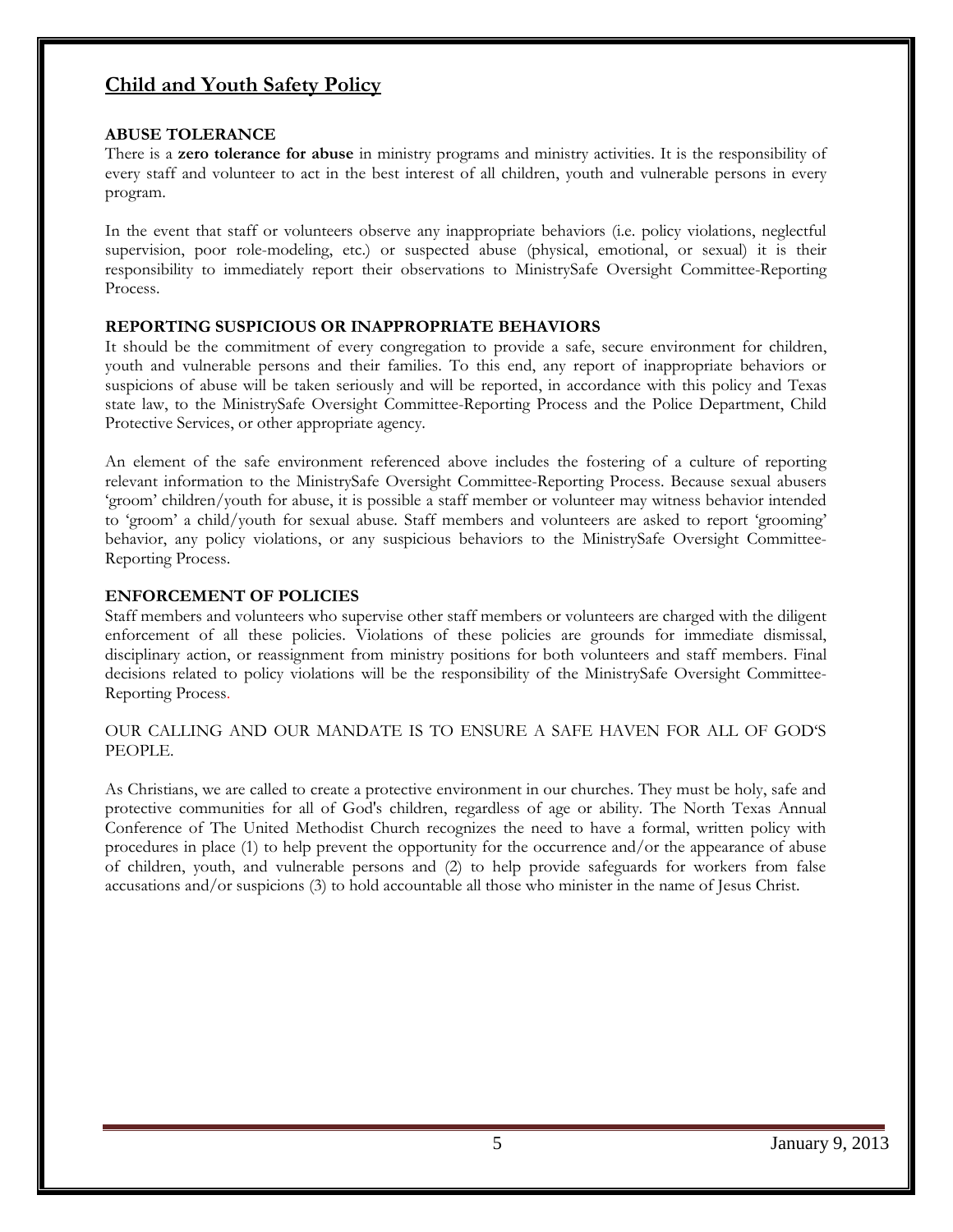## **Reporting Abuse or Suspicions of Abuse**

#### **REPORTING VIOLATION OF POLICY**

In order to maintain a safe environment for our children, youth and vulnerable persons, staff members and volunteers must be aware of their individual responsibility to report any questionable circumstance, observation, act, omission, or situation that is a violation of these policies. All questions or concerns related to inappropriate, suspicious, or suspected grooming behavior should be directed to the MinistrySafe Oversight Committee-Reporting Process.

#### **CONSEQUENCES OF VIOLATION**

Any person accused of committing a prohibited act or any act considered by the church to be harmful to a child/youth will be immediately suspended from participation in all ministry activities. This suspension will continue during any investigation by law enforcement or Child Protective agencies.

Any person found to have committed a prohibited act should be prohibited from future participation as a staff member or volunteer in all activities and programming that involves children, youth or vulnerable populations. If the person is a staff member or employee, such conduct may also result in termination of employment.

Failure to report a prohibited act to the designated person is a violation of this policy and grounds for termination of employment of a staff member or employee. Volunteers who fail to report a prohibited act may be restricted from participation in any activities involving children, youth or vulnerable populations.

#### **REPORTING SUSPICIONS OF ABUSE TO LAW ENFORCEMENT AGENCIES**

Staff members and volunteers are required to report suspicions of child abuse or neglect, or any inappropriate behavior of a colleague or co-worker, to the MinistrySafe Oversight Committee-Reporting Process.

Texas state law requires that any person having cause to believe a child/youth's physical or mental health or welfare has been or may be adversely affected by abuse or neglect must make a report to the appropriate law enforcement agency. A staff member or volunteer *may* report to the MinistrySafe Oversight Committee-Reporting Process and allow them to make the appropriate report to law enforcement agencies.

Staff members and volunteers are required to verbally report an incident to supervisory staff as soon as possible after the incident. After receiving a report from a staff member or volunteer, MinistrySafe Oversight Committee-Reporting Process will speak with the person or volunteer to whom the child/youth spoke in order to get detailed information about the entire conversation. The Senior Pastor/or MinistrySafe Oversight Committee-Reporting Process will be notified as soon as reasonably possible.

If appropriate, the MinistrySafe Oversight Committee-Reporting Process will inform the Texas Department of Family and Protective Services (1-800-252-5400), or Child Protective Services (817-321-8680).

#### **RESPONSE TO REPORT OF ABUSE**

Immediate action on behalf of the church when a report of abuse occurs, in addition to contacting the District Superintendent.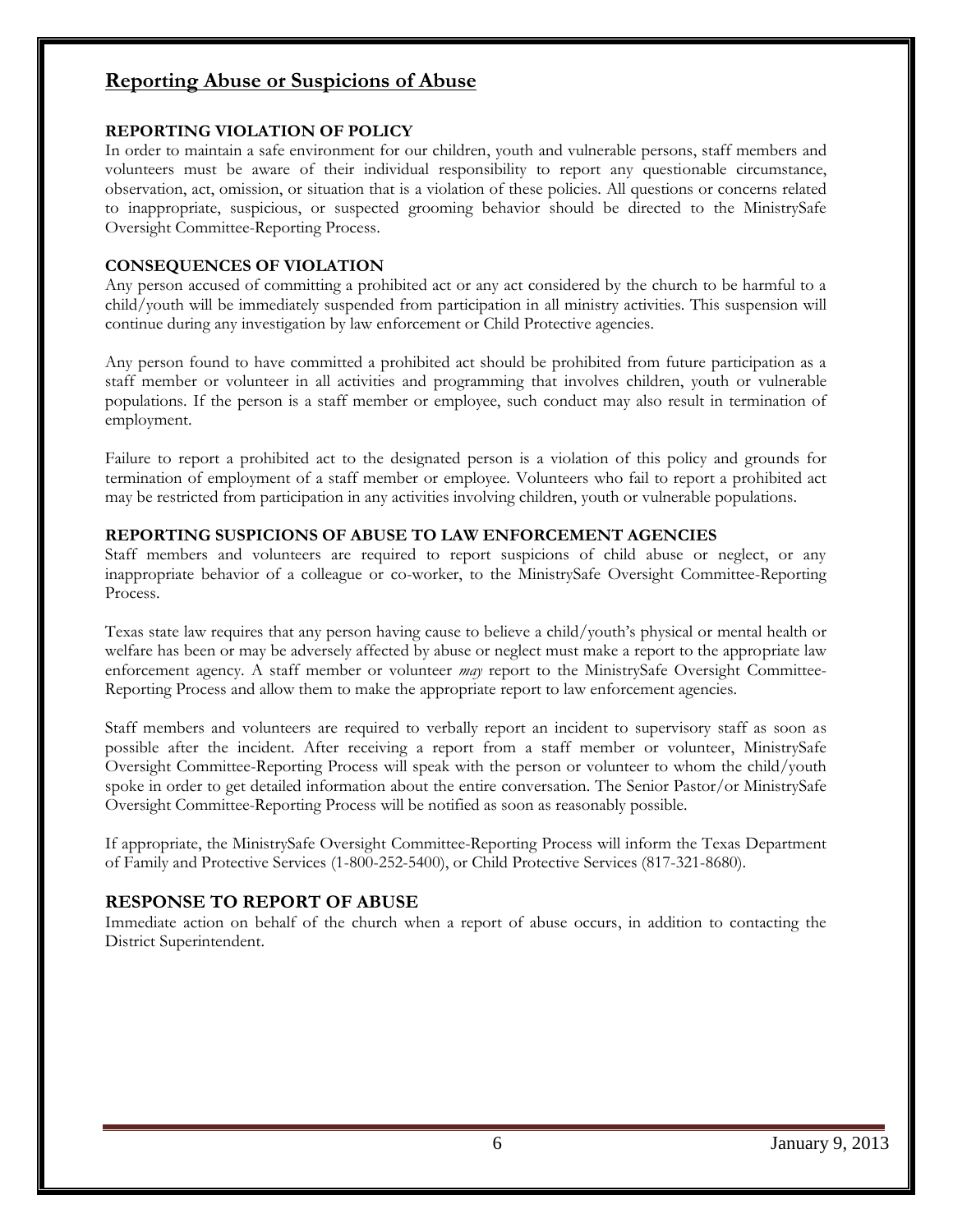## **MinistrySafe Safety Oversight Committee**

#### **SAFETY COMMITTEE**

Recognizing the importance of providing and maintaining a safe environment for children, youth and vulnerable person, it is advised that each local congregation appoint and maintain a MinistrySafe Safety Oversight Committee, which will meet once each quarter.

#### **MISSION STATEMENT**

The purpose of the MinistrySafe Safety Oversight Committee is to enable each ministry of the church to carry out its appropriate ministry activities while safeguarding program participants against emotional, physical or sexual abuse.

#### **COMPOSITION**

The MinistrySafe Safety Oversight Committee will be comprised of the following members:

- 1. Administrator (1 vote)
- 2. HR Administrator (1 vote)
- 3. Trustee Chairperson (1 vote)
- 4. Lay Leadership Volunteer(s) (1 vote each)
- 5. Stringfellow Preschool Director (1 vote)
- 6. Children/Youth Ministries Chairperson/Pastor (1 vote each)

*\*Any of these leaders may proxy their vote to appropriate representative*

#### **MEETINGS**

The Administrator will chair the meeting of the Oversight Committee on a quarterly basis to discuss risk management practices and updates. The Oversight Committee will also meet on an emergency basis upon the recommendation of a member or following the report of any incident or allegation. It is the Senior Pastor's discretion how much detailed information is released to the committee.

#### **RESPONSIBILITIES**

The MinistrySafe Oversight Committee will be charged with the following duties:

- 1. Applying existing policies and procedures related to children/youth's safety and risk management issues.
- 2. Monitoring all Children/Youth's Ministries programs for ongoing compliance with safety policies.
- 3. Identified for risk management questions and concerns.
- 4. Ensure training is completed annually.
- 5. Perform an annual audit to ensure all MinistrySafe Safety System policies and procedures are being followed accordingly by all staff and volunteers.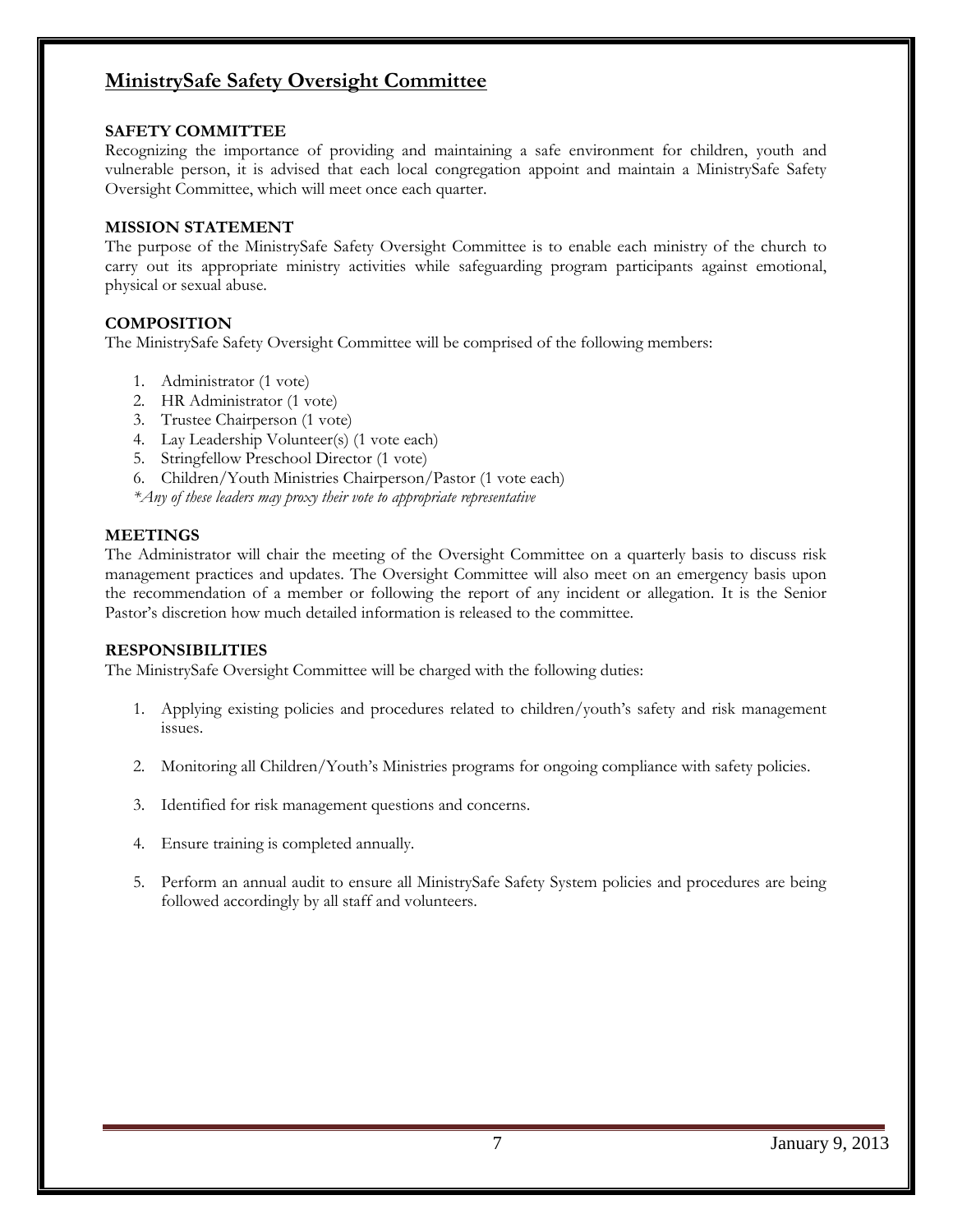#### **BUILDING SAFETY**

The MinistrySafe Oversight Committee-Reporting Process will be responsible for ensuring that the Children/ Youth areas are monitored during Sunday classes or programming. This will include unobserved monitoring of staff members, volunteers and children in children/youth's classrooms.

No child/youth will ever be left unattended during ministry programming or classes. Staff members or volunteers are prohibited from being alone with an individual child/youth in any room or building. In the event a staff member or volunteer finds himself/herself alone with a single child/youth, that staff member or volunteer will take the child/youth to a room or building occupied by others, or to a location easily observed by others. (Example: if a child/youth is the last in a class to be picked up by a parent, move to an adjoining room where other staff members or volunteers are present.)

After every programming event, staff members and volunteers must ensure every room and restroom is checked prior to leaving.

On a playground setting, staff members and volunteers are to circulate, watching children during play periods, giving particular attention to the areas which are not easily seen from all viewpoints. (Example: under slides, in corners, behind structures).

Any two children together in an unseen or less easily viewed area should be redirected to another (more open) area of the playground.

#### **WORKER TO CHILD/YOUTH RATIOS**

Each church should be committed to providing adequate supervision in all Children/Youth Ministry programs. Accordingly, the following worker to child/youth ratios will be observed, (for specialty ministries see FUMC guidelines

| Program                      | Workers | Student |
|------------------------------|---------|---------|
| Nursery                      |         |         |
| Preschool, 2 and 3 years old |         | 12      |
| Preschool, 4 and 5 years old |         | 18      |
| Elementary                   |         | 20      |
| Youth                        |         | 10      |

For groups up to and including 25 students, there will be at least 2 staff member or volunteer supervising. For groups ranging 26 to 50 students, there will be at least 3-4 staff members or volunteers supervising. For groups larger than 50 students, there will be at least 4-5 staff members or volunteers supervising.

If a worker is out of ratio, it is his or her responsibility to immediately notify the MinistrySafe Trained Supervisor or MinistrySafe Oversight Committee-Reporting Process. The MinistrySafe Trained Supervisor or MinistrySafe Oversight Committee-Reporting Process will make diligent efforts to immediately bring staff member/volunteer to student ratios into compliance with this policy.

Supervisors or the MinistrySafe Oversight Committee-Reporting Process will make diligent efforts to find substitute workers to immediately bring worker to children ratios into compliance with Church policy.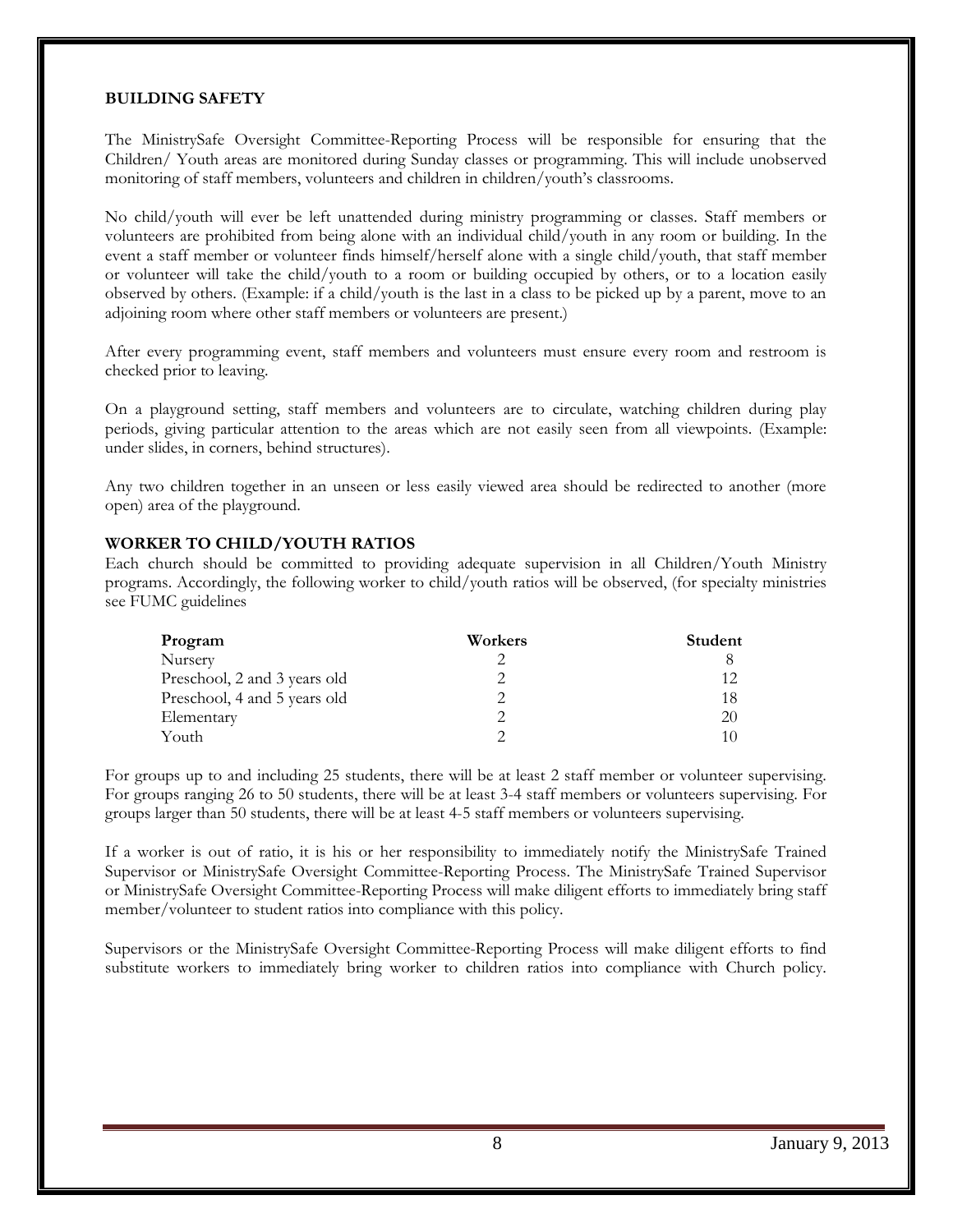#### **DISCIPLINE**

It is the policy that staff members and volunteers are prohibited from using physical discipline in any manner for behavioral management of children. **No form of physical discipline is acceptable.** This prohibition includes spanking, slapping, pinching, hitting, or any other physical force as retaliation or correction for inappropriate behaviors. Disciplines such as using time-outs and other non-physical methods of behavior management are better options. In employing this procedure, staff members and volunteers should observe the following guidelines:

- 1) Verbally redirect the child/youth before physically intervening. With younger children some physical redirection may be necessary (for example, removing a toy from the hands of a child that is hitting another).
- 2) If the behavior does not cease, remove or direct the child/youth away from the group to a corner of the room where the group is meeting (avoid being alone with the child).
- 3) Provide the child with a simple, understandable reason for the time-out, and provide the child with clear explanation of your expectations. ("Jamie, you didn't stop hitting Chris when I asked you to, so you need to sit quietly in the blue chair for three minutes.") In addition, be verbally reassuring, as being removed from the group will likely upset the child. Do not physically hold the child in timeout.
- 4) Provide the child with a chair to sit in or a "spot" to sit on (using a pillow, blanket, carpet square, etc.) until their time-out is complete.
- 5) Follow the rule of thumb that a time-out is ineffective if it lasts longer than one minute for every year of the child's life (ex. 3 years old, 3 minutes).
- 6) Monitor the child through the entire time-out without giving your undivided attention. For longer time-outs give intermittent praise to reassure the child and keep them on task. ("Jamie, you're doing a great job of sitting quietly – just 2 more minutes.")
- 7) Praise the child once he or she has completed the time-out and tell them that their reward is being able to rejoin the group. Remind them that repeating their initial behavior will result in further timeout. Follow this with praise.

Uncontrollable or unusual behavior should be reported immediately to parents and MinistrySafe Trained Supervisor or MinistrySafe Oversight Committee-Reporting Process.

If a youth is unruly or fails to comply with verbal warnings or instructions from staff/volunteers, that student will be asked to leave (if not endangered by doing so) or the student's parent will be contacted to pick up the student. In the event of a fight or physical altercation, staff/volunteer will verbally redirect students involved and will try to avoid physical intervention.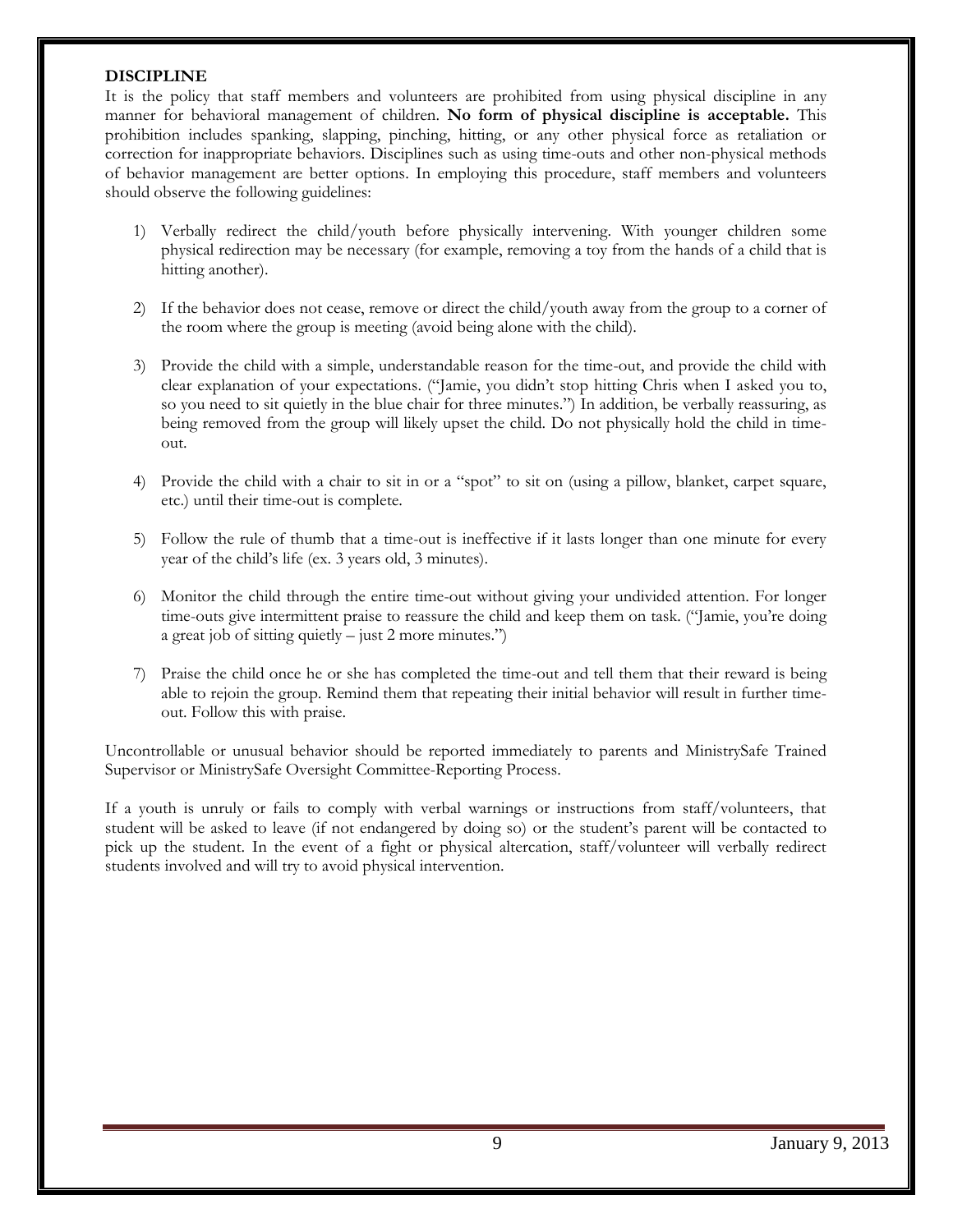#### **BATHROOM SUPERVISION AND ASSISTANCE GUIDELINE**

#### **Nursery children**

Because nursery children may require complete assistance with their bathroom activities, all staff members and volunteers will observe the following policies:

#### **Diapering**

- 1) Only female nursery workers or the child's parent or legal guardian will undertake the diapering of children of either sex.
- 2) Changing of diapers should be done in plain sight of other nursery workers.
- 3) Children will never be left unattended on changing tables.
- 4) Any special instructions given by parents leaving children in nursery will be recorded on the registration cards ("Seth Adams has a medicine in the bag for rash.")
- 5) Children should be re-diapered and re-clothed immediately upon the completion of changing their soiled diaper.
- 6) Children should be changed on changing stations only.

#### **Toilet training**

- 1) No child will be forced to toilet train.
- 2) Only female nursery workers or the child's parent or legal guardian will participate in toilet training efforts with children of either sex.
- 3) When children are taken into bathrooms the door will be left partially open.
- 4) Young children will never be left unattended in bathrooms.
- 5) Parents should be consulted on each child's progress in the toilet training process before leaving the child with volunteers or staff members. Any special instructions given by parents leaving children in the nursery will be recorded on the registration card ("Georgia can use the toilet, but she needs to be reminded – ask her if she needs to go.").
- 6) Children should be assisted in straightening their clothing before returning to the room with other children.
- 7) "Accidents" should be handled by reassuring the child and completing the changing of diapers or underwear and clothing. Extra clothing and diapers should be available, if the parent has not furnished a clothing change.

#### **School age children**

School age children may be accompanied to the restroom for supervision and assistance when needed. (However, children should receive the minimum amount of assistance needed based upon their individual capabilities.) Staff members and volunteers should never take a lone child to the restroom.

If a staff member or volunteer must go into the restroom to check on an individual child, he or she should seek out another worker to accompany him/her. If another worker is not available to accompany, he/she should got to the exterior bathroom door, knock, and ask if the child needs assistance. If the child requires assistance, the worker should leave the exterior bathroom door open when entering the bathroom area and try to verbally assist the child in completing their activities, while the child remains behind the door of the bathroom stall.

Any assistance with the straightening or fastening of garments should be done in the presence of another staff member or volunteer.

#### **Special needs**

Parents will offer instruction to staff members or volunteers to change the diapers of special needs individuals. After the age of 4, parents or legal guardians may choose to sign a waiver allowing church staff or volunteers to change diapers of all special needs individuals.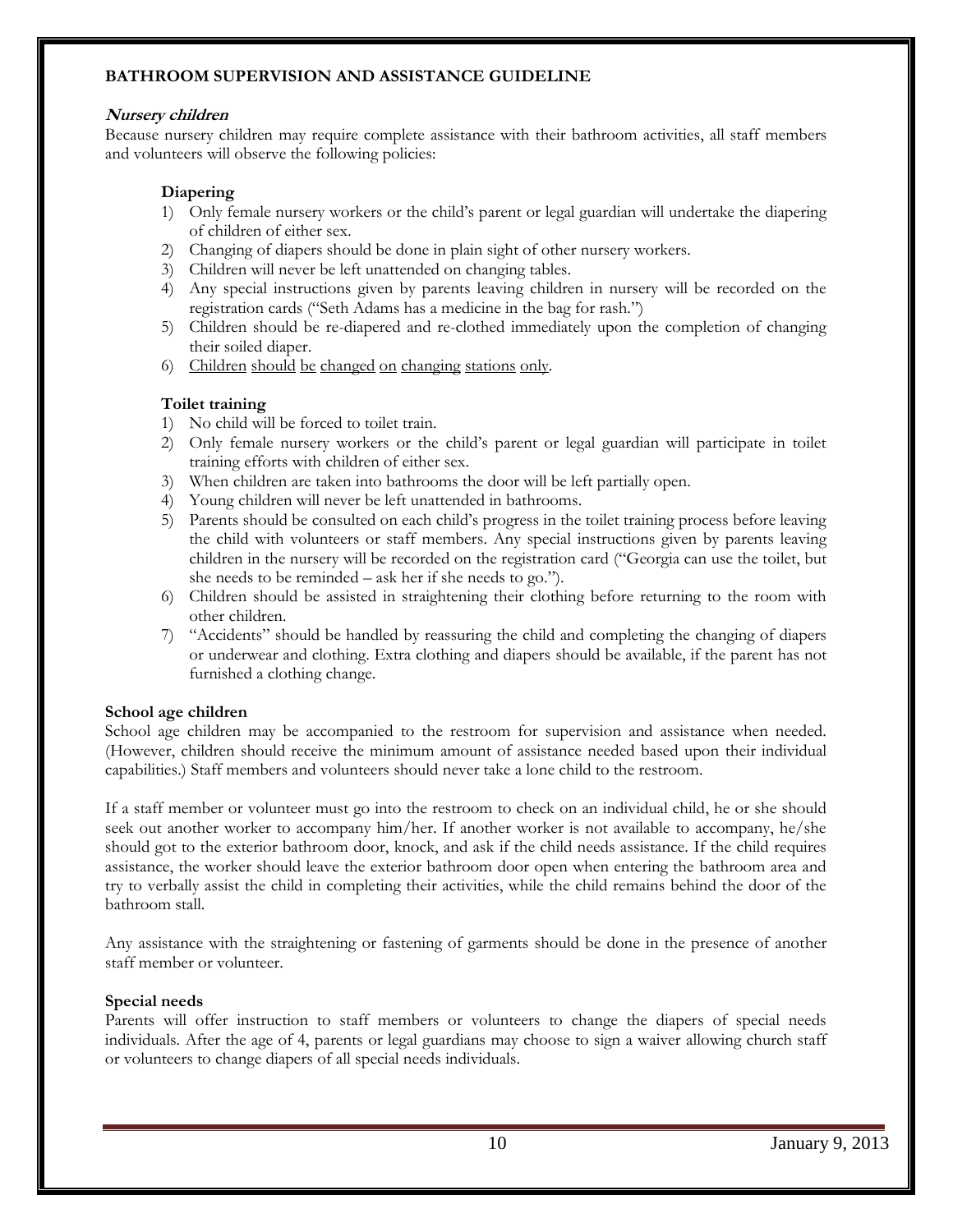#### **INTOXICANTS**

Staff members and volunteers are prohibited from the use, possession, or being under the influence of alcohol or any illegal drugs while performing ministry duties, while traveling with children/youth, or while working with or supervising children/youth.

#### **MEDICATION**

Medication may be given to a child by a staff member or volunteer with a doctor's prescription or signed parental authorization. The medication must be in the original packaging, including over the counter medication.

#### **NUDITY**

Staff members and volunteers should never be nude in the presence of children/youth in their care. In the event there is a situation that may call for or contemplate the possibility of nudity (i.e. changing clothes during a pool party, weekend or overnight retreat, etc.), staff member/volunteer will submit a plan to the MinistrySafe Oversight Committee-Reporting Process concerning arrangements for showering or changing clothes.

#### **ONE-TO-ONE INTERACTIONS**

Staff members and volunteers should never conduct one-to-one, unobserved meetings or interaction with children/youth while participating in ministry programs. Another adult who has completed the MinistrySafe application and screening process should always be present.

It is noted that meeting the emotional needs of students may occasionally require staff member and volunteers to minister to them on an individual basis. Staff Members and volunteers should observe the following guidelines when interacting with students. Staff members and volunteers should conduct one-toone meetings with an individual student at a time when others are present and where interactions can be easily observed.

#### **TRANSPORTATION**

Staff members and volunteers may from time to time be in a position to provide transportation. The following guidelines should be strictly observed when workers are involved in the transportation of children or youth:

- 1. Children/Youth should be transported directly to their destination. Unauthorized stops to a non-public place should be avoided. Staff members and volunteers should avoid transportation circumstances that leave only one child in transport.
- 2. Staff members and volunteers should avoid physical contact with children/youth while in vehicles.

#### **PARENTAL CONTACT**

Parents who leave a child in the care of staff members and volunteers during church services or activities will be contacted if their child becomes ill, injured, or has a severe disciplinary problem while participating in ministry programs.

#### **PARENTAL INVOLVEMENT**

Parents are encouraged to visit any and all services and programs in which their child/youth is involved. Parents have an open invitation to observe all programs and activities. However, parents who desire to participate in or have continuous, ongoing contact with their child/youth's programs will be required to complete the MinistrySafe volunteer application, screening process and training.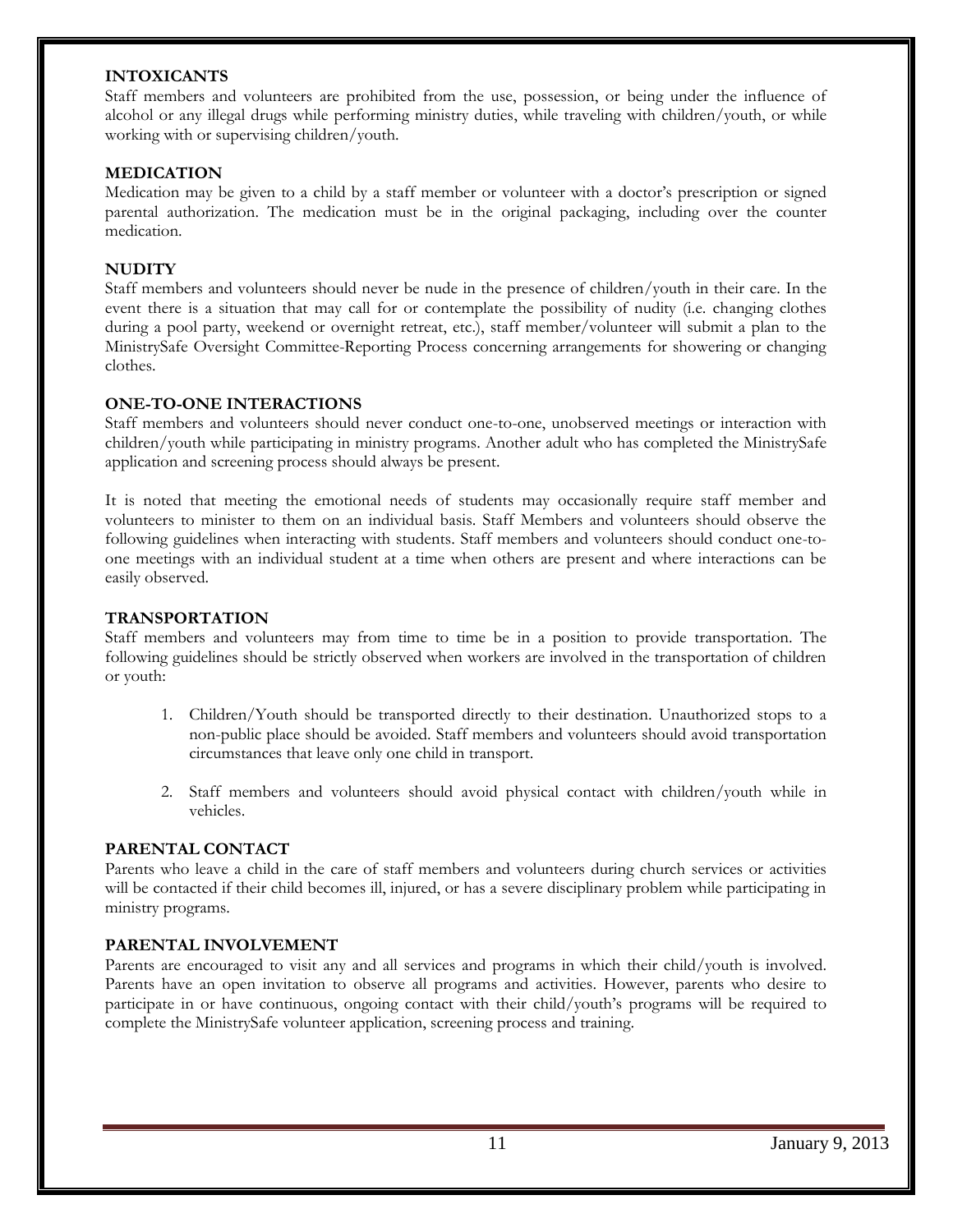#### **PHYSICAL CONTACT**

A physical contact policy' is implemented which promotes a positive, nurturing environment for ministries while protecting children, youth and vulnerable persons. The following guidelines are to be carefully followed by anyone working in these ministry programs:

- 1. Hugging, pats on the back and other forms of appropriate physical affection between staff members or volunteers and children/youth are important for their development, and are generally suitable in the church setting.
- 2. Inappropriate touching and inappropriate displays of affection are forbidden. Any inappropriate physical contact, touching or displays of affection should be immediately reported to the MinistrySafe Oversight Committee-Reporting Process.
- 3. Physical contact should be for the benefit of the child/youth, and never be based upon the emotional needs of a staff member or volunteer.
- 4. Physical contact and affection should be given only in observable places or when in the presence of other students, staff members and volunteers. It is much less likely that touch will be inappropriate or misinterpreted when physical contact is open to observation.
- 5. Physical contact in any form should not give even the appearance of wrongdoing. The personal behavior of staff members or volunteers in any ministry must foster trust at all times. Personal conduct must be above reproach.
- 6. Do not force physical contact, touch or affection on a reluctant child. A child/youth's preference not to be touched must be respected.
- 7. Staff members and volunteers are responsible for protecting children/youth under their supervision from inappropriate or unwanted touch by others.
- 8. Any inappropriate behavior or suspected abuse by a staff member or volunteer must be reported immediately to the MinistrySafe Oversight Committee-Reporting Process.

#### **SEXUALLY ORIENTED CONVERSATIONS**

Staff members and volunteers are prohibited from engaging in any sexually oriented conversations with children/youth, and are not permitted to discuss any inappropriate or explicit information about their own personal relationships, dating or sexual activities with any child/youth in the program.

#### **SEXUALLY ORIENTED MATERIALS**

Staff members and volunteers are prohibited from possessing any sexually oriented materials (magazines, cards, images, videos, films, etc.) on church property or in the presence of children/youth. Exceptions relate only to church/denominationally approved curriculum and materials (i.e. *Created By God*).

#### **SLEEPING ARRANGEMENTS**

It is anticipated that certain activities may occasionally require that overnight sleeping arrangements be made for students and staff/volunteers (i.e. lock-ins, mission trips, ski trips, etc.). In the event an activity requires sleeping arrangements, staff members and volunteers will strictly observe the following rules:

- 1. The 2-adult rule must be followed. The 2 adult leaders present must have previously completed MinistrySafe application, screening and training process.
- 2. As long as any students are awake, one of the leaders must also be awake and monitoring students to ensure safe behavior.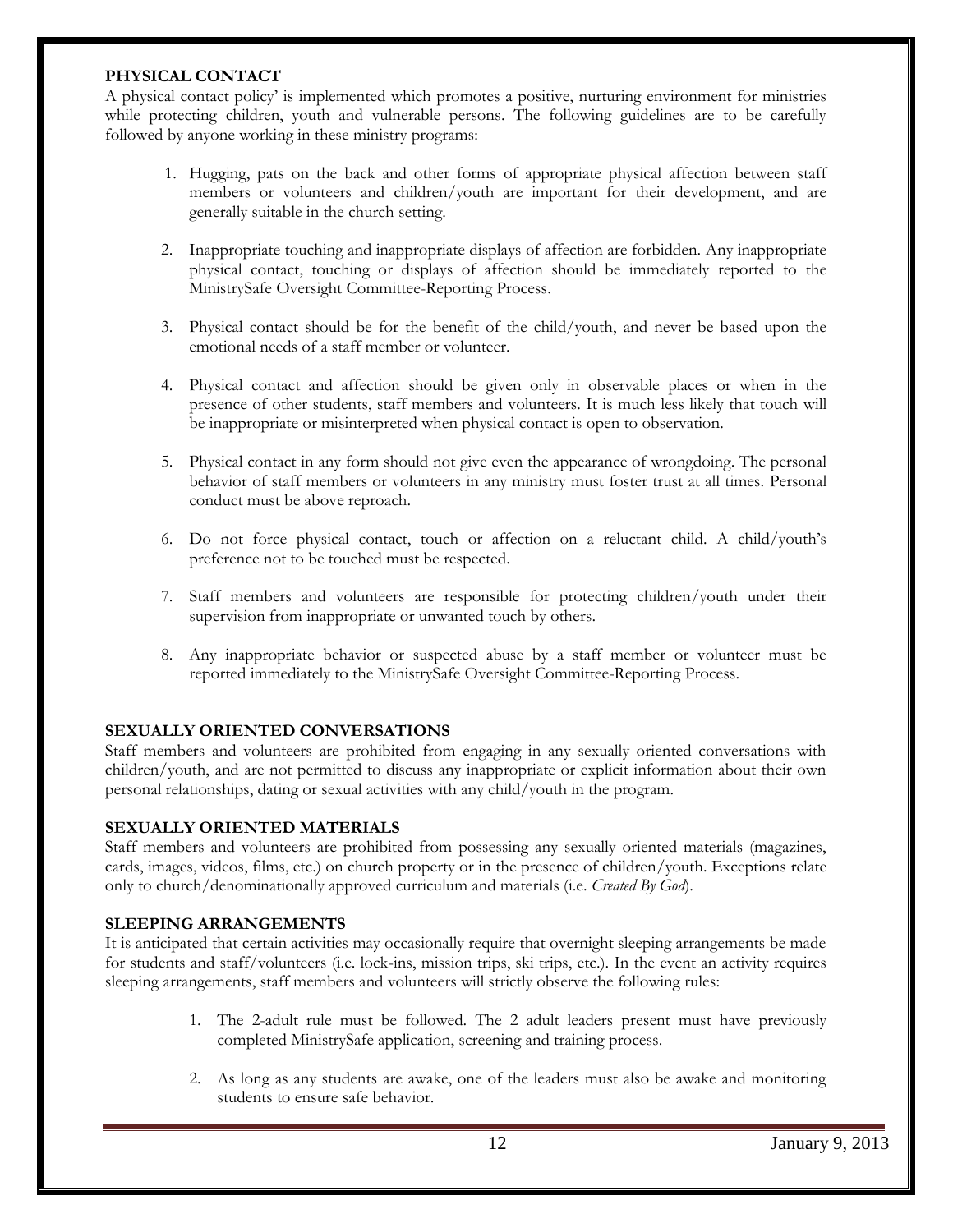- 3. Leaders should check with parents and use good judgment regarding PG or PG-13 movies. No R-rated movies are permitted.
- 4. Appropriately modest sleeping attire must be worn.
- 5. Whenever possible in the event of a sleepover that involves both boys and girls, boys and girls must sleep in separate rooms, properly supervised by student leaders of the same gender.
- 6. Staff and volunteers will monitor sleeping students by periodically conducting visual bed checks to ensure that sleeping students remain in designated sleeping places. During bed checks, staff and volunteers should never physically touch a student.
- 7. Whenever possible, at least one staff or volunteer (same gender) will sleep in the same room as students or in an adjoining room with the door between the rooms kept open.
- 8. In the event that overnight arrangements do not include standard beds, each staff, volunteer, and student will use single sleeping bags or blankets. In these instances a "oneperson-to-one bag or blanket" rule will be observed.

#### **TOBACCO USE**

Staff members and volunteers are required to abstain from the use or possession of tobacco products in church facilities, while in the presence of children/youth or their parents, or during activities or programs.

#### **VERBAL INTERACTIONS**

Verbal interactions between staff members or volunteers and children/youth should be positive and uplifting. Staff members and volunteers should strive to keep verbal interactions encouraging, constructive, and mindful of their mission of aiding parents in the spiritual growth and development of children/youth.

To this end, staff members and volunteers should not talk to children/youth in a way that is or could be construed by any reasonable observer as harsh, threatening, intimidating, shaming, derogatory, demeaning, or humiliating. In addition, staff members and volunteers are expected to refrain from swearing in the presence of children/youth.

#### **RELEASE OF CHILDREN**

At any time that a child has been entrusted to staff members or volunteers, the Church incurs responsibility for the safety and well-being of the child. Staff members and volunteers must act to ensure the appropriate supervision and safety of children in their charge.

Staff members or volunteers are responsible for releasing children in their care only to parents, legal guardians, or other persons designated by parents or legal guardians at the close of services or activities. Children 3rd grade or older may be released on their own.

It is presumed a person who drops off a child or student has authority to pick up the child.

In the event that staff members or volunteers are uncertain of the propriety of releasing a child, they should immediately locate or contact the MinistrySafe Oversight Committee-Reporting Process.

#### **SUPERVISION**

Staff members and volunteers are expected to provide adequate supervision for children in their care while working in church programs.